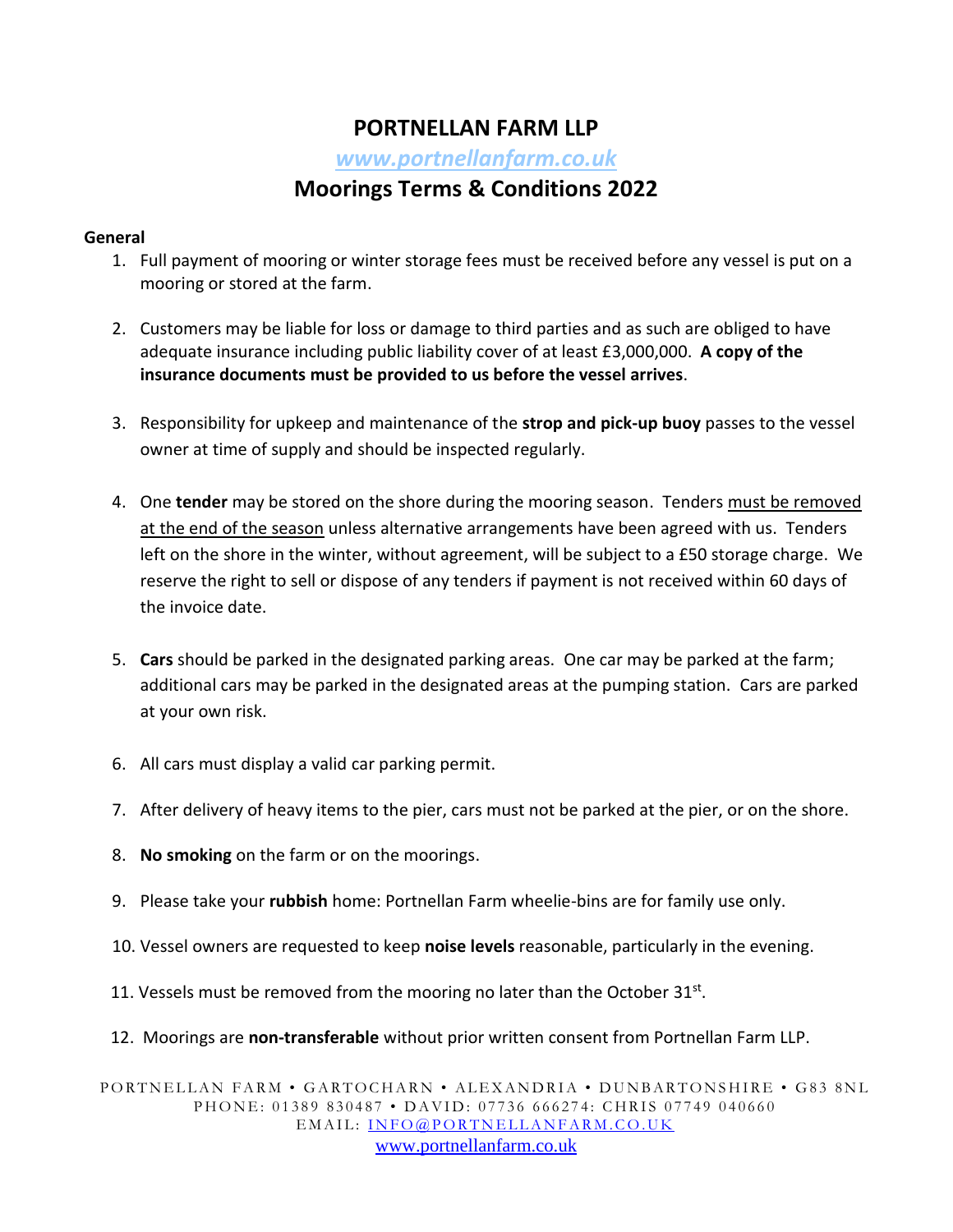#### **Liability & Payment**

- 13. We shall not be liable for any loss or damage caused by events or circumstances beyond our reasonable control (such as severe weather conditions or the actions of third parties not employed by us); this applies to loss or damage to vessels, equipment or other property left with us. Customers entering our property or using our facilities do so at their own risk.
- 14. Boats and other property left at our premises are at the customer's own risk.
- 15. We are not obliged to salvage any boat or other property, however if we deem it necessary, we will do so and will be entitled to charge on a commercial basis.
- 16. Payment is due immediately on receipt of invoice. We reserve the right to charge interest at 4% above Bank of England base rate on any invoice more than 30 days overdue. We reserve the right to hold a customer's boat until full payment has been made on any outstanding invoice.

#### **Vessel Movements**

17. We reserve the right to move any vessel or equipment if we deem it necessary for reasons of safety or good management of our business.

#### **Retention of Title/Risk**

- 18. Ownership of all goods or equipment remains with us until full payment is received.
- 19. Responsibility for upkeep and maintenance of all goods or equipment passes to the customer at time of supply.

#### **Access to Premises/Work on Vessel**

- 20. No work shall be carried out on a vessel on the premises without prior consent, except for minor running repairs or maintenance of a routine nature. All work carried out must comply with health and safety legislation and our environmental policy. Any waste products must be removed from the premises and disposed of in a suitable manner.
- 21. Any work carried out must be done in a way that does not cause any nuisance or annoyance to us or other customers and does not cause any interference to the management of our business.
- 22. We reserve the right to demand immediate cessation of work which, in our view, breeches the requirements of this clause.

PORTNELLAN FARM • GARTOCHARN • ALEXANDRIA • DUNBARTONSHIRE • G83 8NL PHONE: 01389 830487 • DAVID: 07736 666274: CHRIS 07749 040660 EMAIL: INFO@PORTNELLANFARM.CO.UK [www.portnellanfarm.co.uk](http://www.portnellanfarm.co.uk/)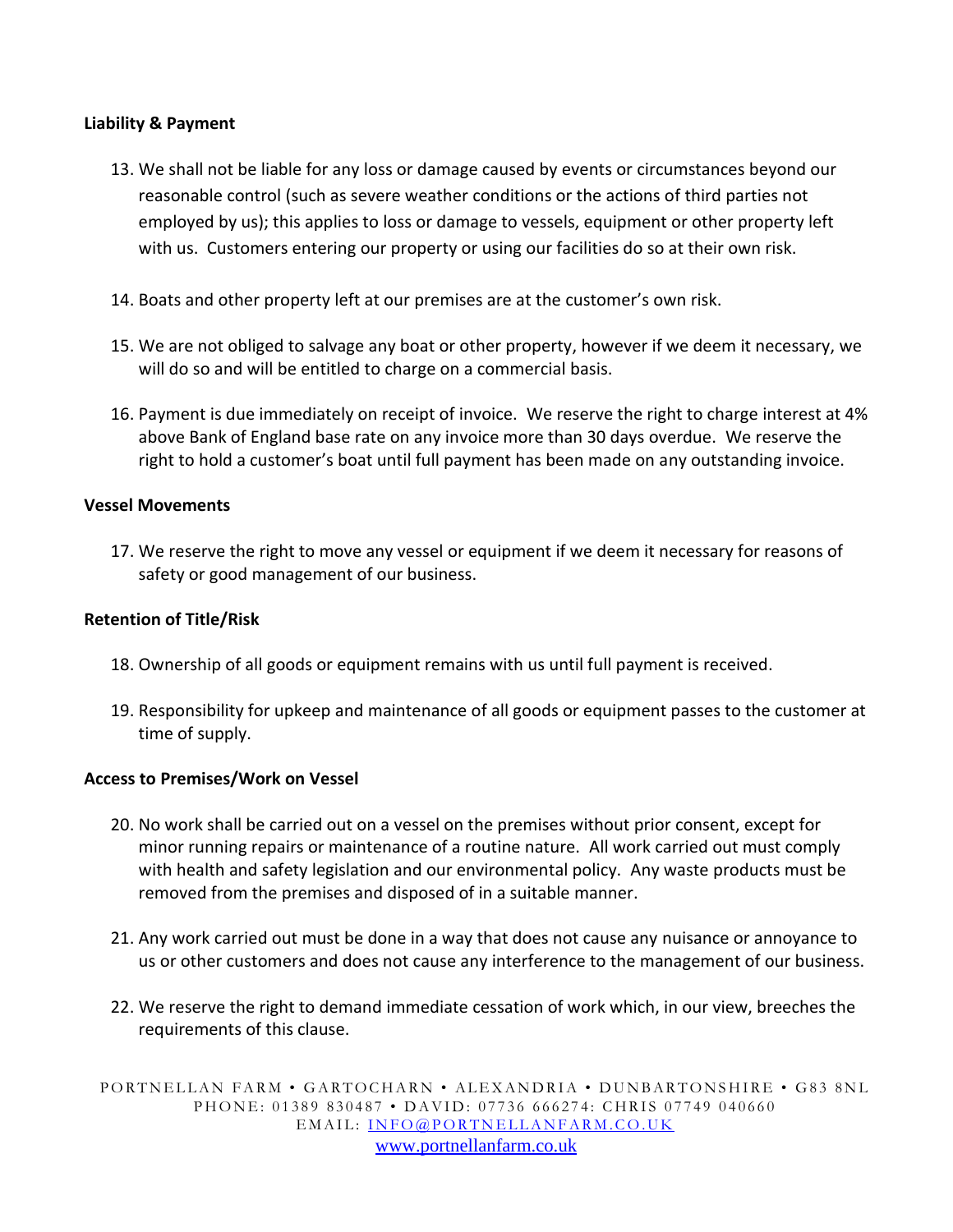#### **Right of Sale**

23. We reserve the right to sell any vessel in the event of non-payment of debt by the owner or to recover any losses caused by damage to our property by the owner or owner's vessel. The sale of the vessel shall only take place if payment is not forthcoming after 6 months from the date of invoice and every reasonable effort has been made to contact the owner of the vessel.

#### **Non-Compliance**

- 24. If the customer is found to have breached any of the conditions laid out in this document, we reserve the right to cancel the booking and ask that the vessel be removed from the mooring.
- 25. Any money already received is non-refundable, should the owner have been found to have breached any of our conditions. Any money still due remains payable.

I accept this Agreement, and the terms of business as published on Portnellan Farm LLP's website.